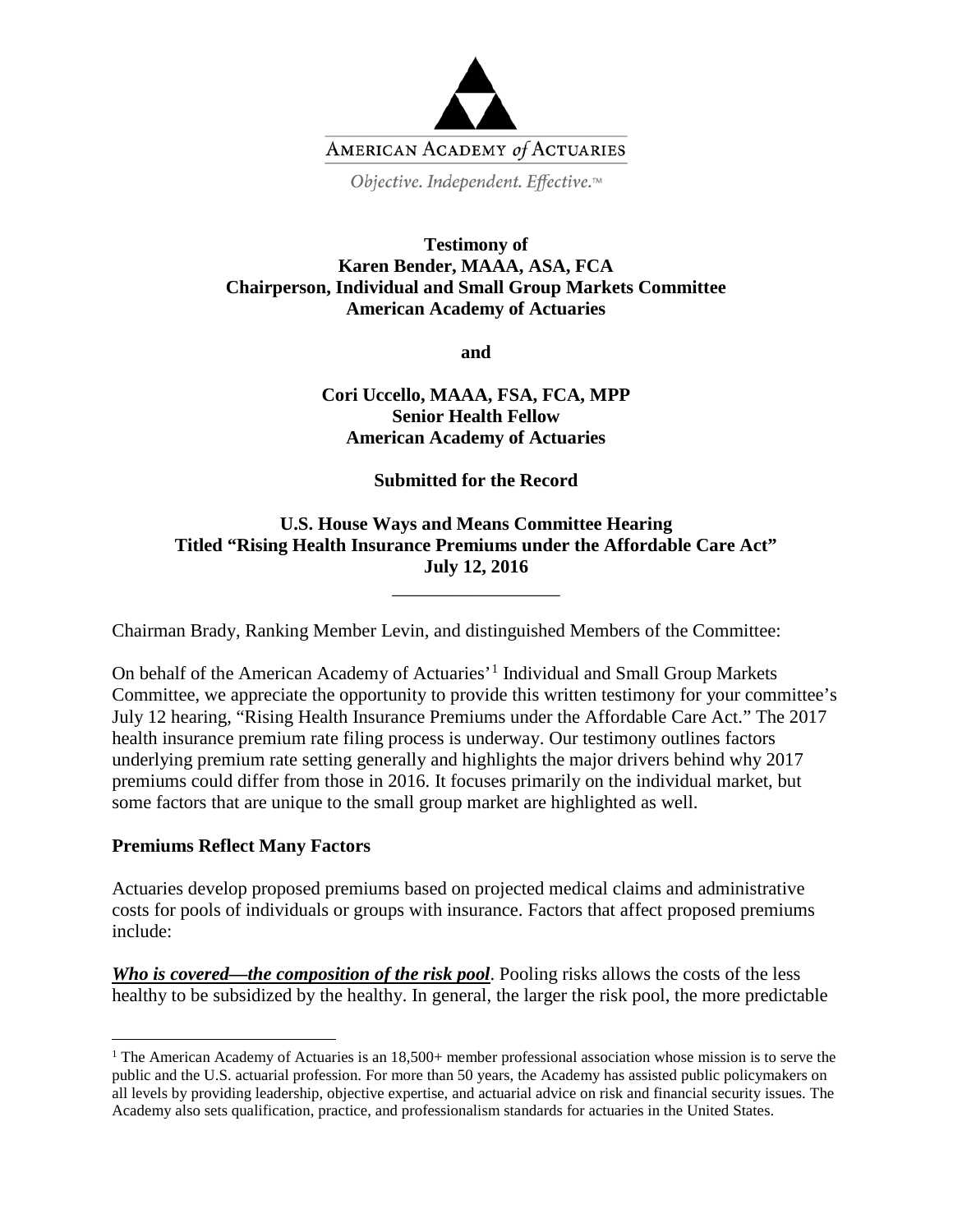and stable premiums can be. But the composition of the risk pool is also important. Although the Affordable Care Act (ACA) now prohibits insurers from charging different premiums to individuals based on their health status, premium levels reflect the health status of the risk pool as a whole. If a risk pool disproportionately attracts those with higher expected claims, premiums will be higher on average. If a risk pool disproportionately avoids those with higher expected claims or can offset the costs of those with higher claims by enrolling a large share of lower-cost individuals, premiums will be lower.

*Projected medical costs*. Most premium dollars go to medical claims, which reflect unit costs (e.g., the price for a given health care service), utilization, the mix and intensity of services, and plan design. Unit costs and utilization can vary by geographic area and from one health plan to another depending on the ability and leverage of the insurer to negotiate fees with health care providers.

*Other premium components*. Premiums must cover administrative costs, including those related to insurance product development, sales and enrollment, claims processing, customer service, and regulatory compliance. They also must cover taxes, assessments, and fees, as well as profit (or, for not-for-profit insurers, a contribution to surplus).

*Laws and regulations*. Laws and regulations, including the presence of risk-sharing programs, can affect the composition of risk pools, projected medical spending, and the amount of taxes, assessments, and fees that need to be included in premiums.

# **Major Drivers of 2017 Premium Changes**

*Underlying growth in health care costs*. The increase in costs of medical services and prescription drugs—referred to as medical trend—is based on not only the increase in per-unit costs of services, but also changes in health care utilization and changes in the mix of services. Medical trend is expected to rise slightly faster than in previous years but remain low relative to historical levels. Some uncertainty remains regarding the causes of the recent low medical trends and whether they will continue. Structural changes to the health care payment and delivery system might be contributing to slower medical spending growth—such as a greater focus on cost-effective care.

Costs for prescription drugs continue to increase and are anticipated to again outpace the costs for other medical services. More high-cost specialty drugs are expected to come to market (e.g., new drugs to treat cancer). Some drugs (e.g., Crestor, Benicar, Symbicort) are coming or have recently come off patent and will over time reduce drug costs; however, price decreases aren't necessarily immediate because generic competition for drugs coming off patent is often limited or slow to be adopted. The impact could be further mitigated if patients are moved by their physicians to newer, higher-cost alternative drugs.

*Sunset of reinsurance program funds*. The ACA transitional reinsurance program provides payments to plans in the individual health insurance market, with payments declining over the three years of the program, from 2014 to 2016. The year 2017 will be the first year in which there is no reinsurance in the individual market supported by contributions from health plans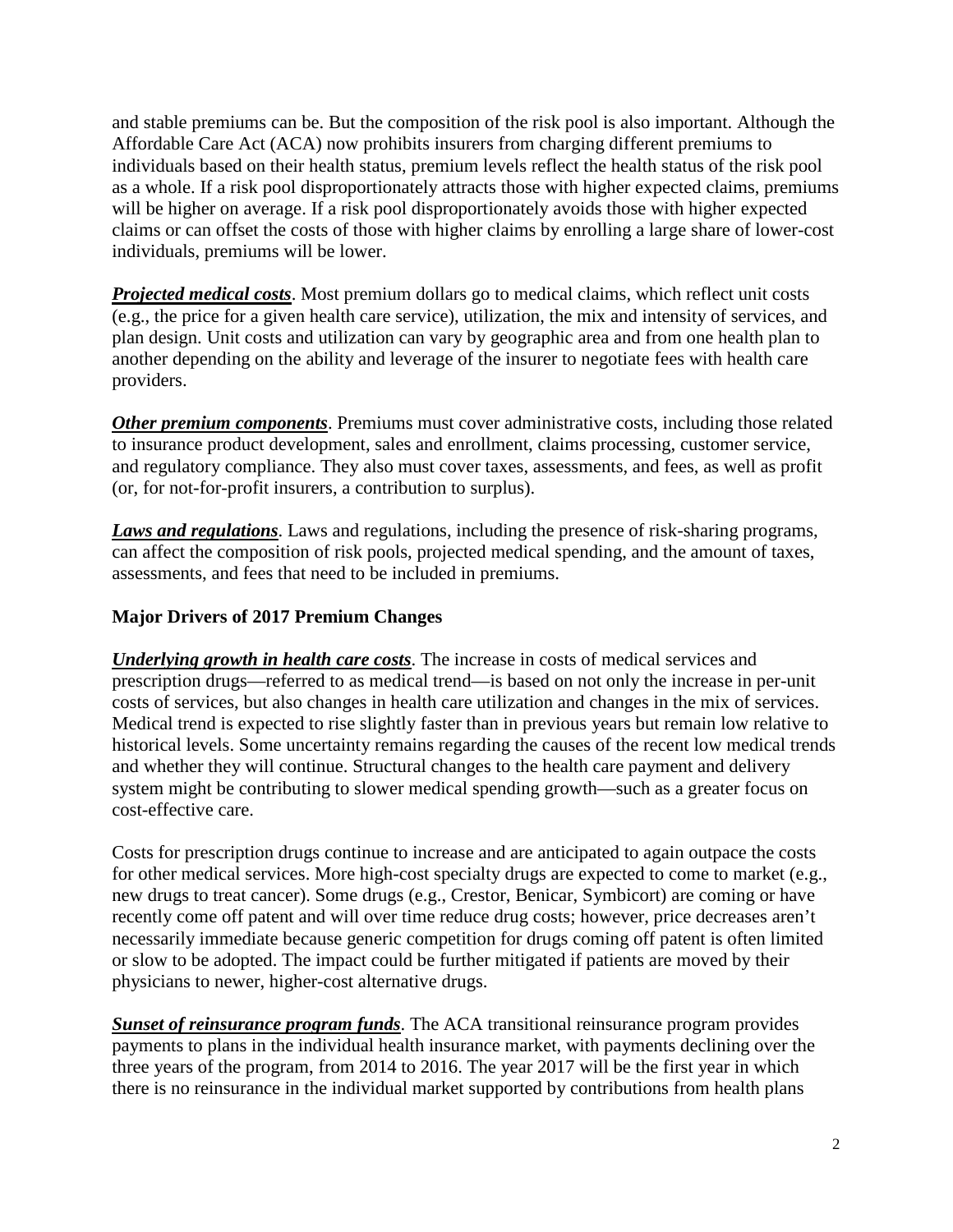under the  $ACA<sup>2</sup>$  $ACA<sup>2</sup>$  $ACA<sup>2</sup>$  By offsetting a portion of claims, the reinsurance program lowered premiums, and each year the gradual reduction in reinsurance funding resulted in a corresponding increase in premiums. The final impact of the program on premiums will occur in 2017, when projected claims are expected to increase by 4 to 7 percent due to the reinsurance program ending in 2016.

*Changes in the risk pool composition and insurer assumptions*. The ACA requires that insurers use a single risk pool when developing premiums. Therefore, as in previous years since the ACA's enactment, premiums for 2017 will reflect insurer expectations of medical spending for enrollees both inside and outside of the marketplace (i.e., exchanges). Health insurance premiums are set at the state level (with regional variations allowed within a state) and are based on state- and insurer-specific experience regarding enrollment volume and composition. Changes in premiums between 2016 and 2017 will reflect expected changes in the risk profiles of the enrollee population, as well as any changes in insurer assumptions based on whether experience to date differs from that expected in assumptions underlying prior premiums.

Although enrollment in the marketplaces has increased somewhat over time, it is uncertain the extent to which the enrollee risk profile has changed as a result. According to the Department of Health and Human Services, marketplace enrollment at the end of the open enrollment period increased from 8.0 million in 2014 to 11.7 million in 2015 and 12.7 million in 2016.<sup>[3](#page-2-1)</sup> Average health costs for a given population in a guaranteed issue environment generally can be viewed as inversely proportional to enrollment as a percentage of the eligible population. Higher individual market participation rates will tend to be associated with lower average costs, and lower participation rates with higher average costs. This is because those previously uninsured individuals with greater health care needs are more likely to enroll and to enroll sooner than those with lesser needs. Higher take-up rates typically reflect a larger share of healthy individuals enrolling. The Kaiser Family Foundation estimates that 2016 enrollment represents [4](#page-2-2)6 percent of the potential enrollment.<sup>4</sup>

Premiums for 2017 will reflect insurer expectations for enrollment changes from 2016 to 2017 as well as any adjustments to assumptions if 2016 enrollment differed from expected. Insurers that expected higher enrollment in 2016 than what actually occurred might need to adjust their assumed average costs upward for 2017; those that expected lower-than-actual enrollment might need to adjust their average costs downward. In addition, there will be downward pressure on premiums if insurers expect significantly increased enrollment in the market as a whole in 2017.

Insurers have more information now than they did last year regarding the risk profile of the enrollee population and are using that information to adjust their 2017 assumptions accordingly. Because the ACA risk adjustment program shifts funds among insurers depending on the relative

<span id="page-2-0"></span> $\overline{a}$ <sup>2</sup> Funding for the reinsurance program came from contributions required by the ACA from all health plans, including not only plans in the individual market, but also those in the small and large group markets, as well as selfinsured plans. These contributions were used to make payments to ACA-compliant plans in the individual market.

<span id="page-2-1"></span><sup>&</sup>lt;sup>3</sup> See enrollment reports for 2014, 2015, and 2016; Department of Health and Human Services, Office of the Assistant Secretary for Planning and Evaluation. Enrollment figures are understated because they do not include offmarketplace enrollment in ACA-compliant plans, and overstated because they reflect plan selection only, with or without payment of premium.

<span id="page-2-2"></span><sup>4</sup> Larry Levitt, Gary Claxton, Anthony Damico, and Cynthia Cox, "Assessing ACA Marketplace Enrollment," Kaiser Family Foundation, March 4, 2016.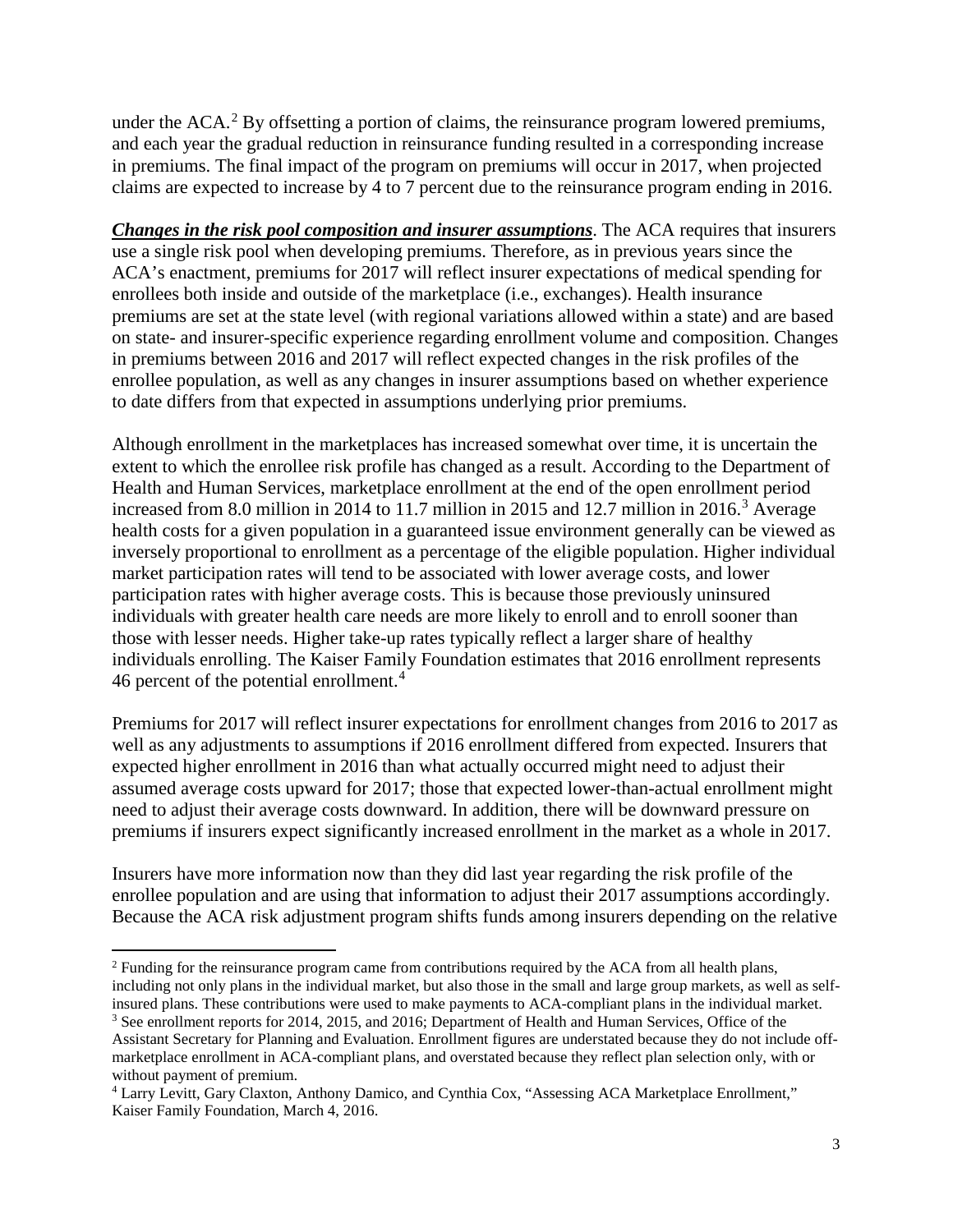health status of an insurer's population to that of the entire market, premiums need to reflect not only an insurer's expected claims, but also any expected risk adjustment receipts or transfers. In other words, premiums should reflect the risk profile of the entire state risk pool, not just the insurer's expected enrollment. When filing premiums for 2016, insurers had information on their enrollee demographics and health spending in 2014 and 2015, but lacked information regarding the risk profile of the market as a whole. Since that time, the Centers for Medicare and Medicaid Services (CMS) released information regarding payments and receipts under the risk adjustment, reinsurance, and risk corridor programs for the 2014 plan year, as well as interim risk adjustment information for 2015. These data provide insurers more information regarding how their enrollee risk profiles compared to those of the whole market. Analysis of the risk adjustment data suggests that some insurers may have set premiums low relative to the market-wide risk profile.<sup>[5](#page-3-0)</sup> In addition, the risk corridor results reveal that for many insurers, 2014 premiums were too low relative to actual claims. Some of this understatement was likely due to the implementation of the transitional policy that allowed individuals to keep their prior non-ACA-compliant coverage. Risk profile assumptions for 2017 premiums will reflect these results to the extent that they have not already been factored into prior premium increases.

As mentioned above, subsequent to 2014 premiums being finalized, states were allowed to adopt a transitional policy that allowed non-ACA-compliant plans to be renewed in 2014. The policy was subsequently extended until the end of 2017. A majority of states allowed insurers to renew non-ACA-compliant policies and most, but not all, have allowed the extension through 2017. In states with the transition policy, ACA-compliant plans exhibited less favorable experience because lower-cost individuals were more likely to retain their prior policies. Insurers already knew about the transition policy when developing their 2015 premiums, so any related premium increases likely have already been incorporated. To the extent they have not, or if the impact of the transitional policy is expected to change over time, assumptions for 2017 premiums will be revised accordingly.

Although more information is now available to insurers regarding their own enrollment and claims experience as well as the market-level experience, some uncertainty remains. The individual market undergoes considerable enrollment turnover as individuals move among different plans within the individual market or among individual market coverage and other coverage (e.g., employer coverage, Medicaid).<sup>[6](#page-3-1)</sup> This turnover limits the ability to use 2014 and 2015 experience data to project risk profiles in 2017. Furthermore, CMS emphasized that the 2015 interim risk adjustment results are preliminary, incomplete, and could change materially when the final risk adjustment process is performed later in the year. In addition, experience for insurers with limited market share in 2015 might not be indicative of future experience as they may be more subject to random fluctuations or selection bias.

*Health insurer fee*. The health insurance provider (HIP) fee was enacted through the ACA. The HIP fee is scheduled to collect \$11.3 billion in 2016, and insurers built this cost into their premiums. The Consolidated Appropriations Act of 2016 included a moratorium on the collection of the health insurer provider fee in 2017. Insurers will remove the cost of this fee in

 $\overline{a}$ 

<span id="page-3-0"></span><sup>5</sup> For more details, see the Academy's analysis, *Insights on the ACA Risk Adjustment Program*.

<span id="page-3-1"></span><sup>6</sup> According to Avalere, only one-third of individual market exchange enrollees in 2016 were in the same plan from 2015.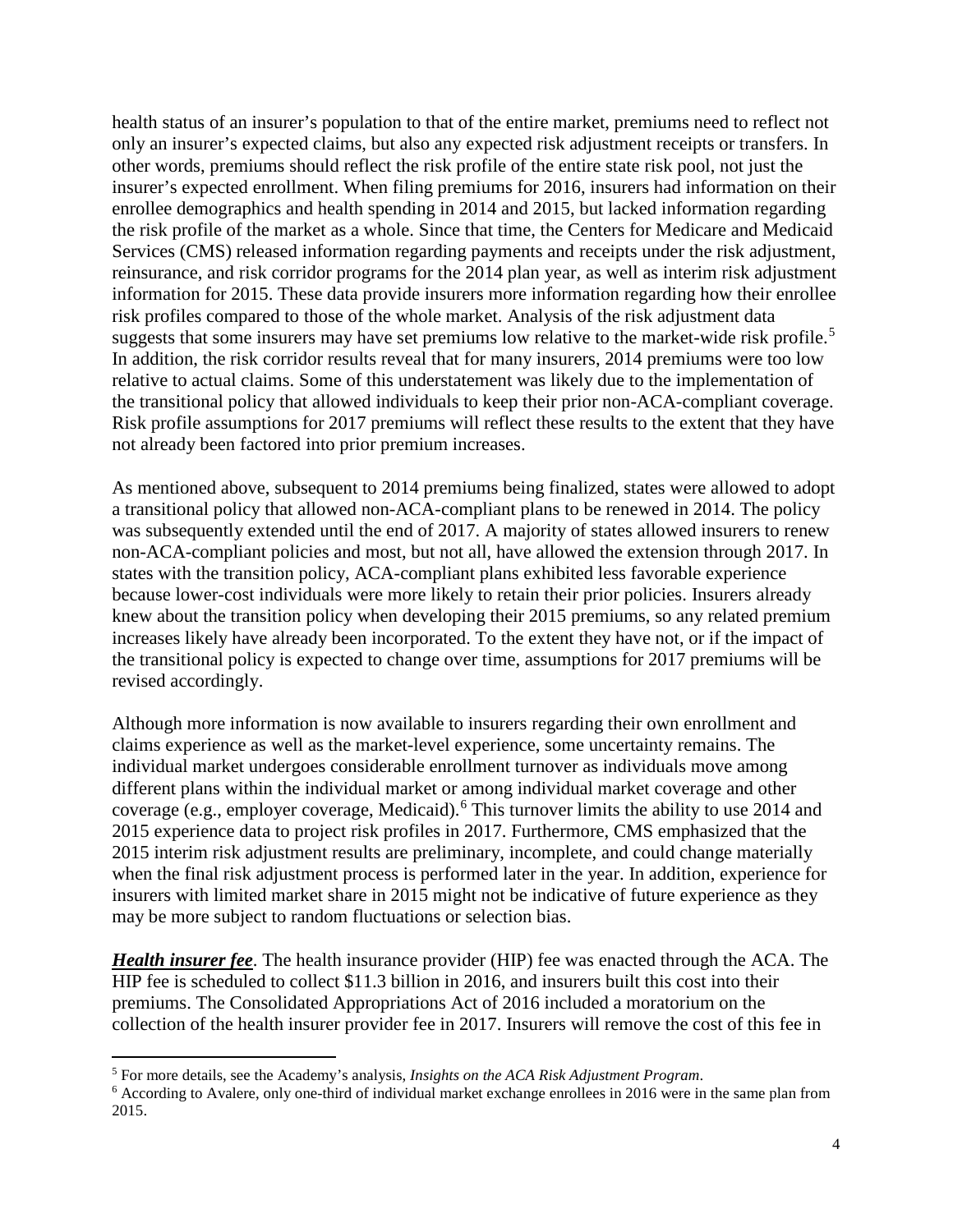their 2017 premiums, resulting in a reduction in expected premiums by about 1 to 3 percent, depending on the size of the insurer and their profit/not-for-profit status.

*Repeal of expansion of the small group market*. In the current small group health insurance market, small employers are those employing up to 50 employees. The ACA as originally enacted called for the expansion of the definition of small employers to include those with up to 100 employees for plan years beginning in 2016. Insurers set their 2016 premiums based on an expectation that this expansion would occur. However, in October 2015, the Protecting Affordable Coverage for Employees Act was signed into law, resulting in the definition of small employers remaining at 50 or fewer employees except in states that elect to extend the definition to include employers with up to 100 employees. To date, California, Colorado, New York, and Vermont have chosen the higher number. All other states remain at 50.

For states remaining at 50, the impact on 2017 premium changes depends on whether and how the 2016 premiums were adjusted based on the expectation of groups sized 51-100 entering the market. Some insurers did not expect the experience of groups sized 51-100 to differ significantly from smaller groups and therefore did not materially adjust their 2016 premiums for this expansion.<sup>[7](#page-4-0)</sup> In that case, there would be little or no impact on 2017 premium increases. Others expected higher levels of claims for groups sized 51-100 choosing to purchase ACAcompliant plans, in part because the healthier groups would have an incentive to forgo ACAcompliant plans and self-insure instead. Groups sized 51-100 are rated in part based on their own experience. Those with poor experience would have higher-than-average premiums while healthier groups would have lower premiums. Because small group, ACA-compliant plans are not rated based on experience, the healthier groups would have faced premium increases had they purchased ACA-compliant plans. These potential premium increases might have caused many of the healthier groups to self-insure, while groups with poor experience would be more attracted to ACA plans. The removal of this adjustment in 2017 will exert a slight downward pressure on premiums for insurers that adjusted 2016 small group premiums upward based on this expectation.[8](#page-4-1)

For insurers in the four states that elected to include employers with up to 100 employees in the small group market, there would be no impact on 2017 premiums unless the insurer's assumptions as to the impact of the expansion on experience have changed. Such a change in assumptions may be unlikely because they will have had very little 2016 experience at the time 2017 premiums are filed.

*Changes in provider networks*. Since the ACA marketplaces became operational in 2014, many insurers have been shifting to narrower provider networks to help keep premiums affordable. Narrower networks can give insurers more leverage to negotiate lower provider payment rates, and they also can be used to direct enrollees to more cost-effective and high-quality providers.

<span id="page-4-0"></span> $\overline{a}$ <sup>7</sup> In states where it was available, the transition policy allowing small groups to retain non-ACA-compliant coverage was expected to mitigate the impact of the expansion of the small group definition on 2016 premium changes.

<span id="page-4-1"></span><sup>8</sup> Some insurers that initially adjusted 2016 premiums based on the expectation of covering groups sized 51-100 removed that adjustment for small group policies issued or renewed in the second and later quarters of 2016. In that situation, only groups renewing coverage in the first quarter of 2017 will see a difference in premiums as a result of the adjustment being removed.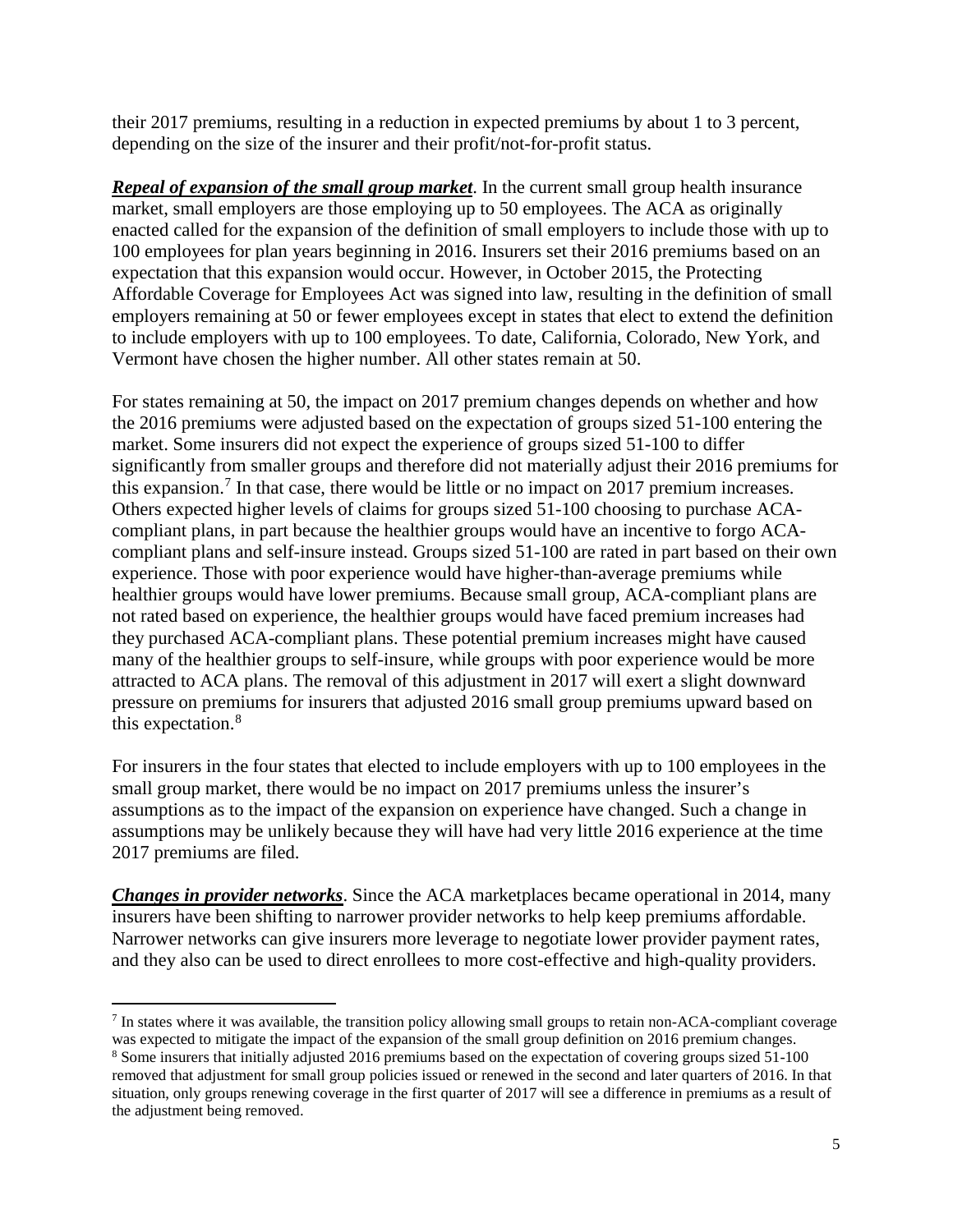Not only do broader network plans tend to have higher provider reimbursement rates, but health plan experience for 2014 and 2015 suggests that preferred provider organization (PPO) plans and those with broader network choice have had worse experience than narrower network plans. That has led to some health plans eliminating PPO plans on the marketplaces rather than raise premiums further.

These developments have created a mix of complex forces related to changes in provider networks and their effect on 2017 premiums. The elimination by some companies of plans with broad provider networks may put additional upward pressure on premium increases for remaining broad network plans in the market if the insured moving from plans that were terminated are less healthy than the current membership of the persisting broad network plans and if risk adjustment transfers do not fully offset the increase in morbidity or utilization. It is possible premiums could be reduced if the transferred membership is relatively healthier than the current membership and the risk adjustment transfer does not offset this improved health status change.

The elimination of broad network plans might put some upward pressure on the premiums of narrow network plans because those enrollees who contributed adverse experience to the richer network plans will likely need to move to a narrower network plan for their coverage if alternative broad network plans are not available or affordable.

Additionally, CMS has increased its focus on the makeup of provider networks to ensure that they provide adequate access and do not penalize consumers for using non-network providers of which they had no choice or knowledge (e.g., hospital-based specialists, radiologist, pathology labs, still-listed physicians who actually left the network). Any changes to the composition of existing narrow networks or revisions to the adjudication process of claims related to use of nonnetwork providers in order to meet these expectations could result in upward pressure on premiums.

# **Other Drivers**

 $\overline{a}$ 

*Benefit package changes*. Changes to benefit packages (e.g., through changes in cost-sharing requirements or benefits covered) can affect claim costs and therefore premiums. This can occur even if a plan's metal level<sup>[9](#page-5-0)</sup> remains unchanged. In particular, changes in benefits or cost-sharing requirements may have been needed to comply with the metal-level determinations using the actuarial value (AV) calculator, which was recalibrated for 2017. Other changes in benefit packages could be made based on market or other considerations. Such changes could put upward or downward pressure on premiums, depending on the particular change. Other plan design features, such as drug formularies and care management protocols, also could affect premium changes.

<span id="page-5-0"></span><sup>&</sup>lt;sup>9</sup> ACA plans are categorized into four metal tiers (bronze, silver, gold, and platinum), based on the relative level of plan generosity. Actuarial value is used to measure plan generosity, and is based on the average share of medical expenses that a plan will cover, as opposed to being paid out of pocket by the consumer. In turn, actuarial value is measured using the AV calculator released by the CMS.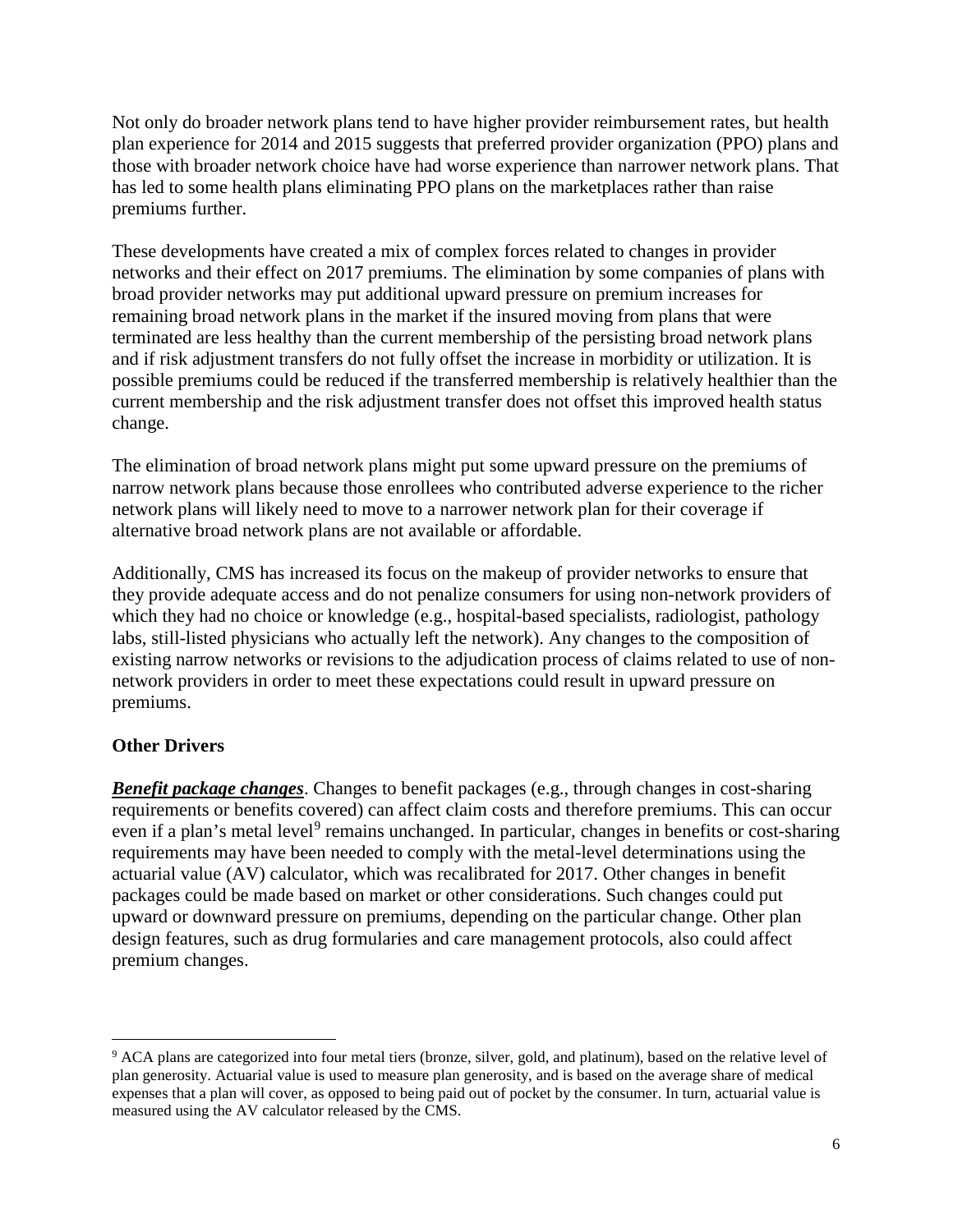*Risk margin changes*. Insurers build risk margins into their premiums to reflect the level of uncertainty regarding the costs of providing coverage. These margins provide a cushion should costs be greater than projected. Greater levels of uncertainty typically result in higher risk margins and higher premiums. Changes to the level of uncertainty regarding claim costs or other aspects of ACA provisions can cause changes to the risk margins.

The ACA risk corridor program sunsets at the end of 2016. The program was intended to minimize the risk margins built into premiums by having the federal government share in the plan losses and gains beyond a 3 percent corridor. Because of legislative changes enacted after the initial passage of ACA that required the program to be budget neutral, it is unclear how effective the program was in reducing 2016 premium risk margins. However, any reductions that were reflected in 2016 premiums due to this program will be eliminated in 2017 pricing, likely resulting in slightly higher premiums.

*Market competition*. Market forces and product positioning also can affect premium levels and premium increases. Insurers might withstand short-term losses in order to achieve long-term goals. Due to the ACA's uniform rating rules and transparency requirements, premiums are much easier to compare than before the ACA, and in previous years some insurers lowered their premiums after they were able to see competitors' premiums. However, underpricing in any one year could drive premium increases higher in future years because, in the long run, premiums need to adequately cover claims and expenses. Health insurers are increasingly focused on local competition, offering coverage only in geographic regions in which they are believe they have a competitive advantage. As such, there may be more price competition in those regions where many health plans are offered, and less price competition where fewer health plans participate.

*Changes in provider competition and reimbursement structures*. Consolidation of health care providers has been ongoing in many local markets, largely for the purpose of increasing providers' negotiating power. This trend is likely to continue. Any increased negotiating power among providers could put upward pressure on premiums. On the other hand, mergers of health care plans can have the opposite effect if they increase health plans' negotiating leverage with providers. It is also notable that insurers are pursuing changes in provider reimbursement structures that move from paying providers based on volume to paying based on value. For example, accountable care organization structures offer incentives to provide cost-effective and high-quality care. Such efforts could put downward pressure on premiums, at least in the short term.

*Changes in administrative costs*. Changes in administrative costs will also affect premiums. For instance, changes can result from increased costs associated with ACA implementation or from spreading fixed costs over a different enrollment base than projected. Moreover, as the ACA reforms have gone into effect, the important role that brokers can play has been acknowledged, and reductions in commissions that may have been expected generally have not been realized. However, some plans have decided to eliminate or dramatically reduce commissions for marketplace sales, at least outside of the open enrollment period. This may help reduce premiums, not only because of the lower administrative costs, but also due to the expectation that there may be less adverse selection during the year. On the other hand, some health plans are finding that increased regulatory requirements associated with the administration of provisions in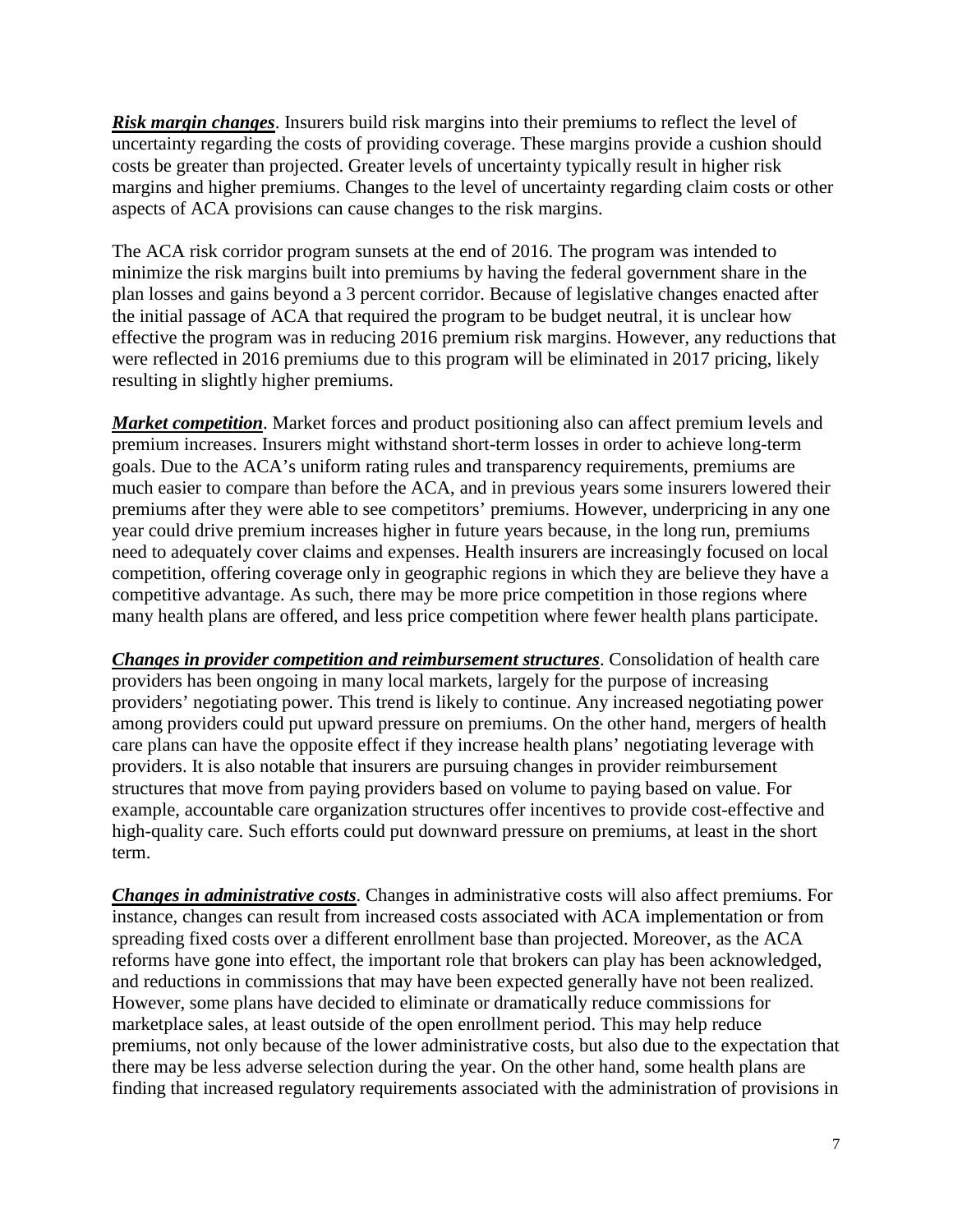the ACA are increasing their administrative costs. These costs all need to be reflected in premiums. Depending on the circumstances in any particular state, these changes in marketing and administrative costs can put upward or downward pressure on premiums. However, the ACA's medical loss ratio requirements limit the share of premiums attributable to administrative costs and margins.

*Changes in geographic factors*. Within a state, federal rules allow health insurance premiums to vary across geographic regions established by the state. Insurers can use different geographic factors to reflect provider cost and medical management differences among regions, but are not allowed to vary premiums based on differences in health status (which should be accounted for by the single state risk pool construct and risk adjustment process). An insurer might change its geographic factors due to changes in negotiated provider charges and/or in medical management of some regions compared to others. A decision to increase or decrease the number of regions in which the health plan intends to offer coverage in 2017 within a state could also result in a change in its geographic factors. Another key reason for changes in geographic factors could be new provider contracts that reflect different relative costs. A realignment of these differences could result in changes across the rating regions within a state.

### **Summary**

The 2017 health insurance premium rate filing process is underway and how 2017 premiums differ from those in 2016 will depend on many factors. Key drivers include the underlying growth in health costs and the sunset of the reinsurance program, each of which will increase premiums relative to 2017. Another key driver is changes to the risk pool composition and insurer assumptions from 2016. Insurers have more information than they did previously regarding the risk profile of the enrollee population and will revise their assumptions for 2017 accordingly. However, some uncertainty remains, as a market equilibrium in terms of enrollment levels and risk profiles likely has not yet been reached. The one-year moratorium on the health insurer fee will reduce premiums relative to 2016.

Other factors potentially contributing to premium changes include the repeal of the expansion of the small group definition and modifications to provider networks. In addition, changes to provider reimbursement structures, benefit packages, risk margins, administrative costs, and geographic region factors can affect premium changes. Insurers also incorporate market competition considerations when determining 2017 premiums.

Premium changes faced by individual consumers will also reflect increases in age, and any changes in geographic location, family status, or benefit design. In addition, if a consumer's particular plan was discontinued, the premium change will reflect the increase or decrease resulting from being moved into a different plan, which could be at a different metal level. Average premium change information released by insurers or states could reflect the movement of consumers to different plans due to their prior plan being discontinued.